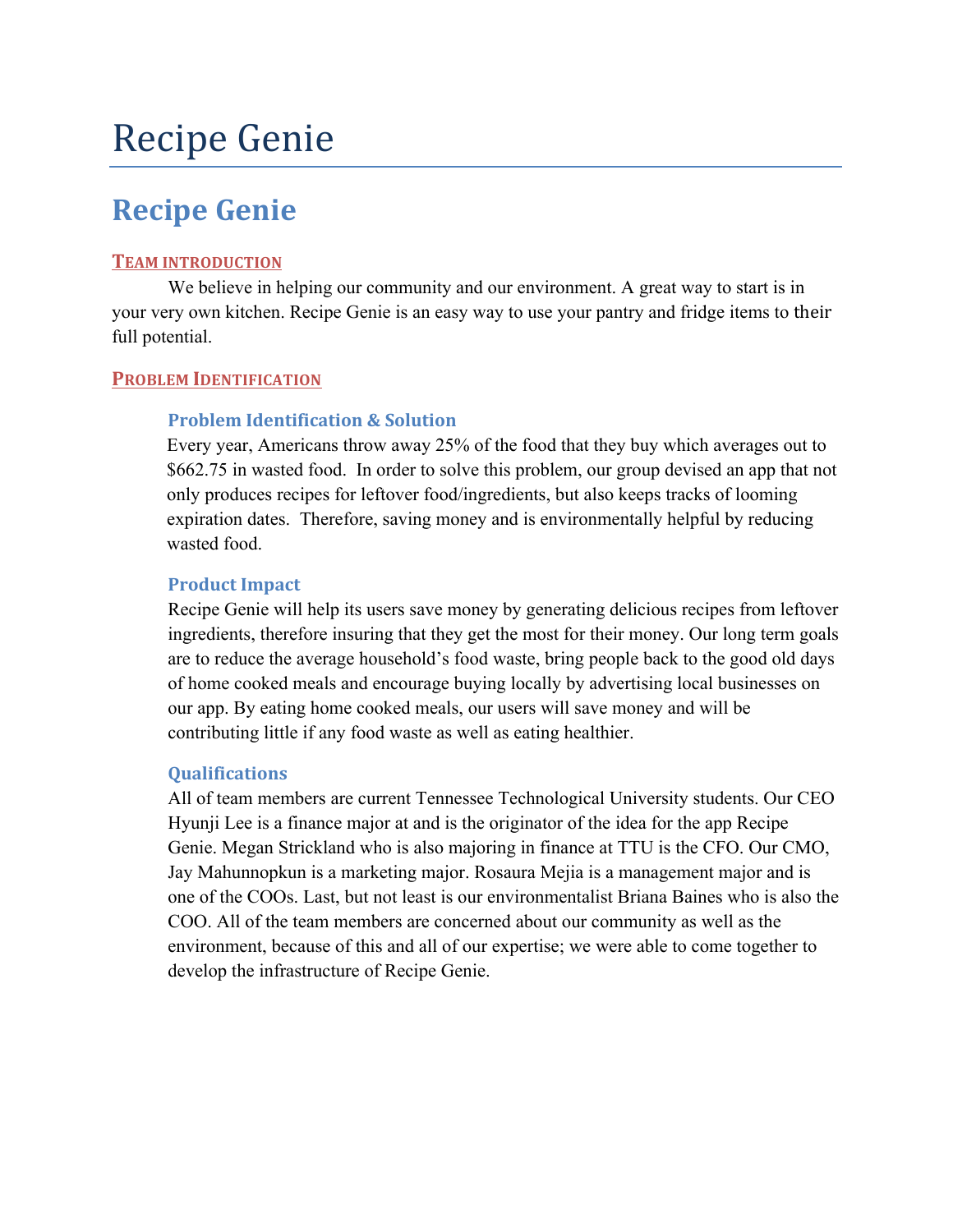#### **CUSTOMER IDENTIFICATION**

#### **Market Research**

Our target users will most likely be local people at first. We will promote our local products so that it can bring benefit to our community and boost local economy.

The users will be people who want to save money and the environment, workers or students who are busy and are not willing to spend too much time cooking. Age can vary but we expect our target to be college students who are not experienced with cooking.

#### **Competitors**

Competitors include, cooking apps such as All Recipes, Yummy Recipes and Shopping List, and Food Network in the Kitchen. Apps that are similar to our app include, Big Oven, Supercook, as well as Cookbrite.

#### **GO TO MARKET STRATEGY (PROMOTION & SALES)**

We will advertise through local newspaper, vehicle wraps, social media (Facebook, Pinterest and Twitter.), and our website.

We will team with local food businesses to promote each other's products and services.

#### **Sales Projection**

Based on statistical measures, our product will grow in the number of users from word of mouth. When our users tested this app, it was revealed that most users were more apt to pass it along to others who shared a common cooking background. For example, the experienced cooks testing this app found it rewarding to pass it along to other experienced cooks who would benefit from Recipe Genie as well. Therefore this is how Recipe Genie will spring forward from being a well-known local app to a globally used app.

Not only does our primary research predict the growth of Recipe Genie but our secondary research proves this as well. Based on research of our main competitor, All Recipes, within the first year, their economic growth was stagnating. A few years later, there was an increase in overall economic growth. This was due to the fact that after this product was launched, All Recipes grew based on word of mouth from their consumers who shared the same cooking interest and needs. Recipe Genie will have similar success.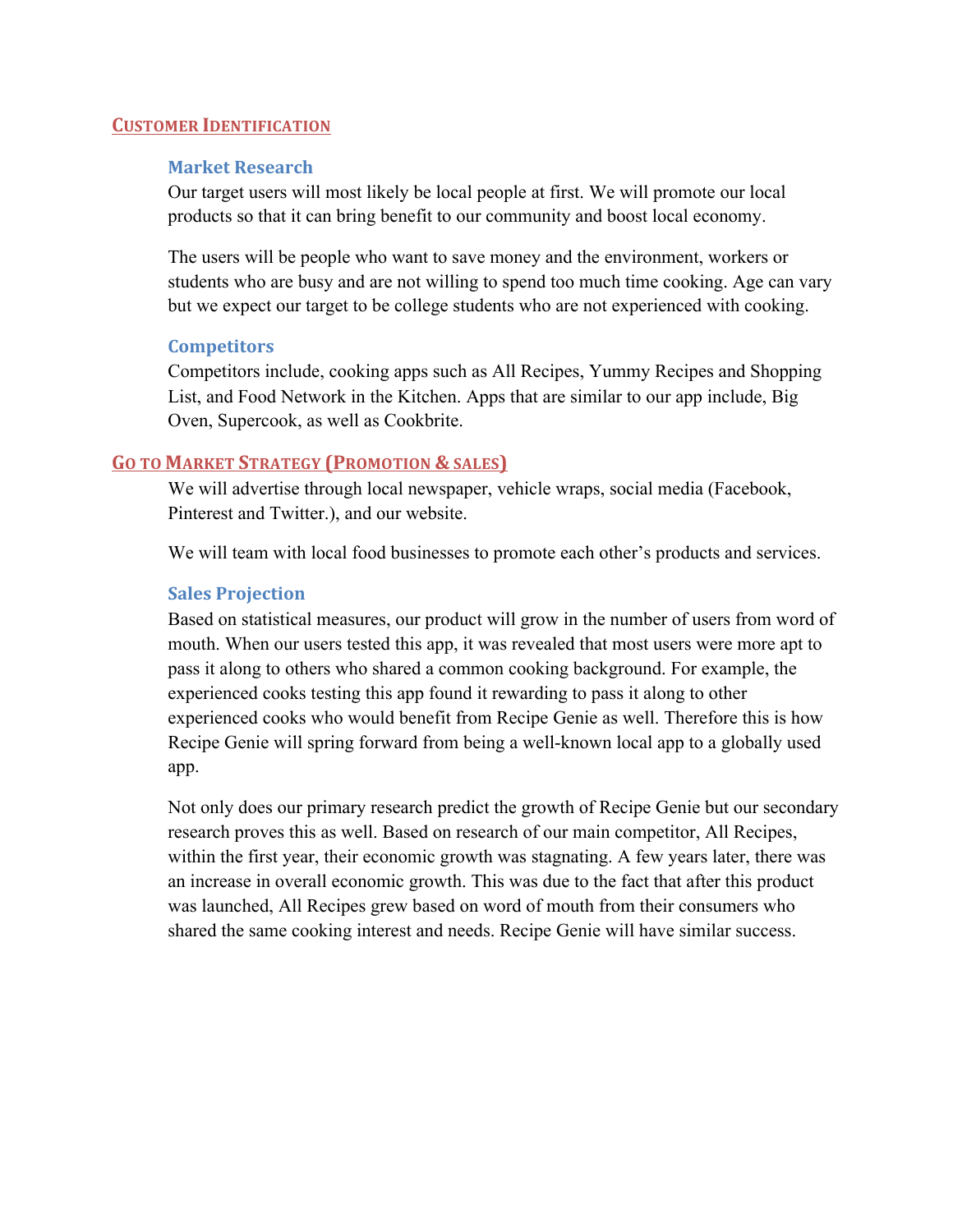# **REVENUE MODEL**

.

# **Business Model**

The number of users we obtain along the way generates our revenue. For every time we increase 500 users, we increase 15% in growth and revenue. It is projected on the graph below.



# **Financial and Impact Models**

This model above shows that as the number of users rise, the financial stability of Recipe Genie increases. This trend will continue during the growth period, generating a healthy rise in expansion + revenue.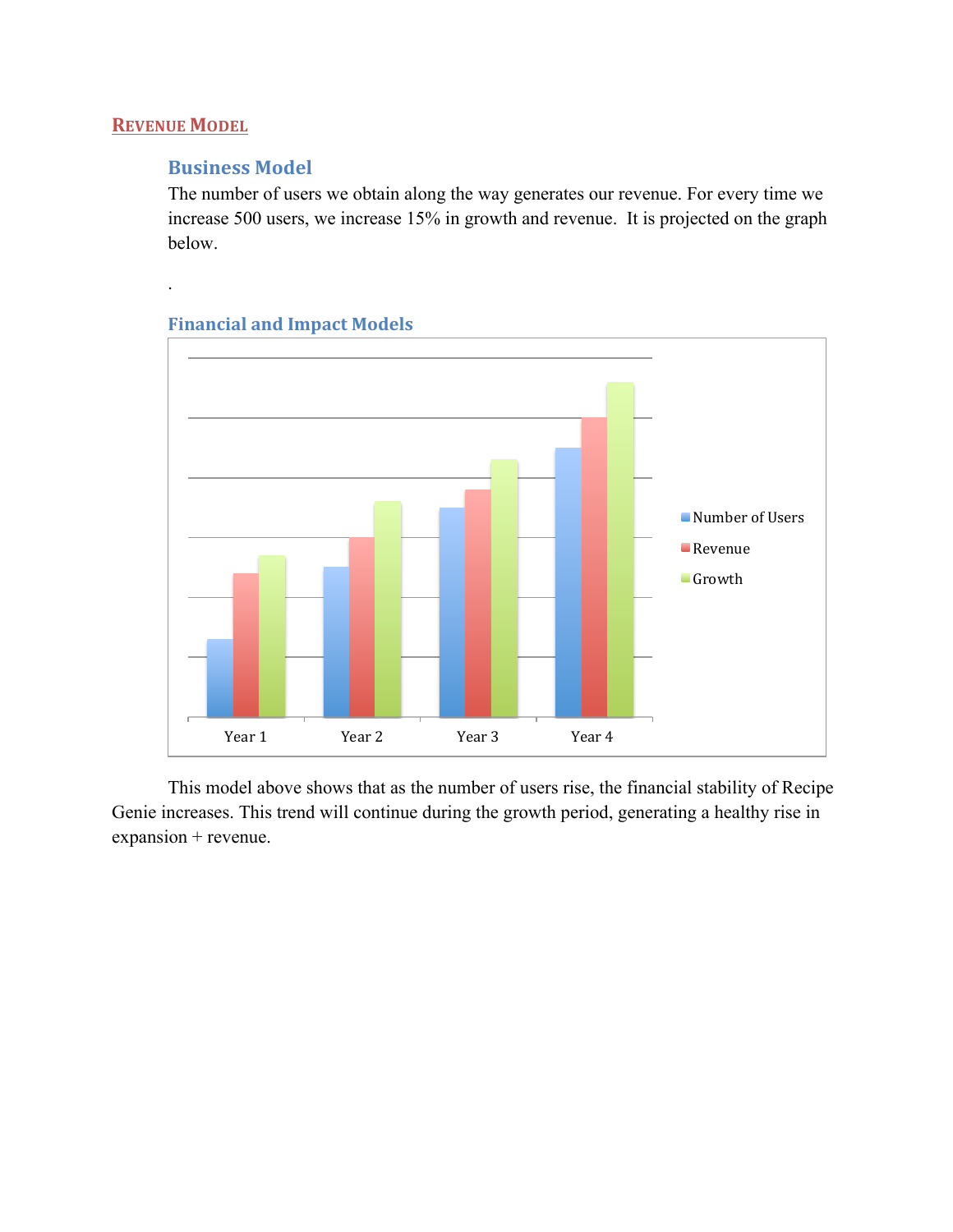# **Income Statement for Year Ended 2017**

Revenue

| <b>Sales Revenue</b>               | 108,550 |
|------------------------------------|---------|
| <b>Total Revenue</b>               | 108,550 |
| Expenses                           |         |
| Selling and Administrative Expense | 18,850  |
| <b>Interest Expense</b>            | 10,950  |
| <b>Total Expenses</b>              | 29,800  |
| Pretax Income                      | 78,750  |
| Income Tax Expense $(25%)$         | 10,100  |
| Net Income                         | 68,650  |